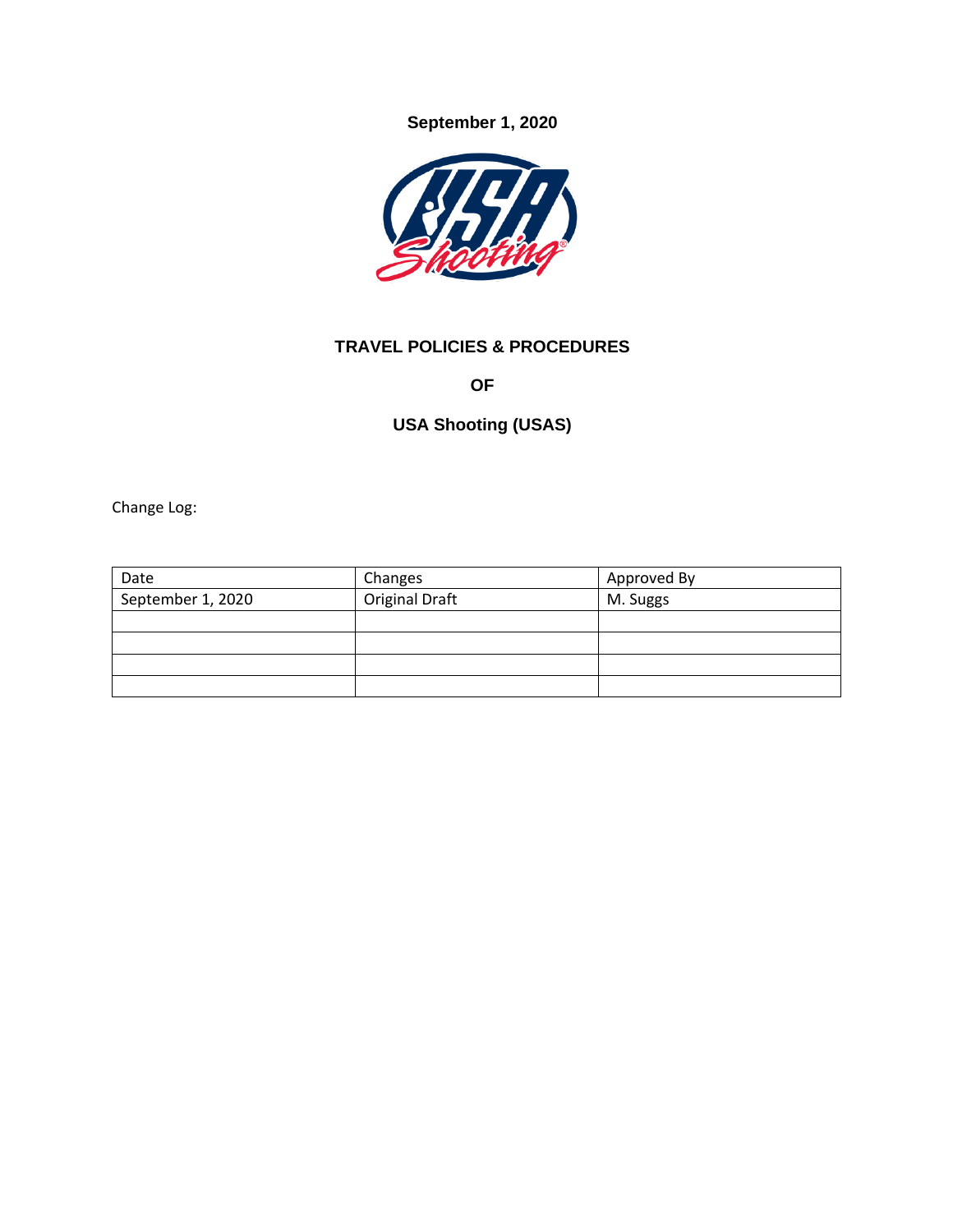## **USAS – Travel Policies & Procedures**

## Table of Contents

| 1. TRAVEL ADVANCES                       |   |
|------------------------------------------|---|
| 2. PREFERRED TRAVEL PARTNERS             |   |
| 3. BOARD TRAVEL                          | 2 |
| 4. ATHLETE/STAFF/EMPLOYEE TRAVEL         | 3 |
| 5. PER DIEM ALLOWANCE PROVIDED BY OTHERS | 4 |
| 6. REQUIRED DOCUMENTATION                | 5 |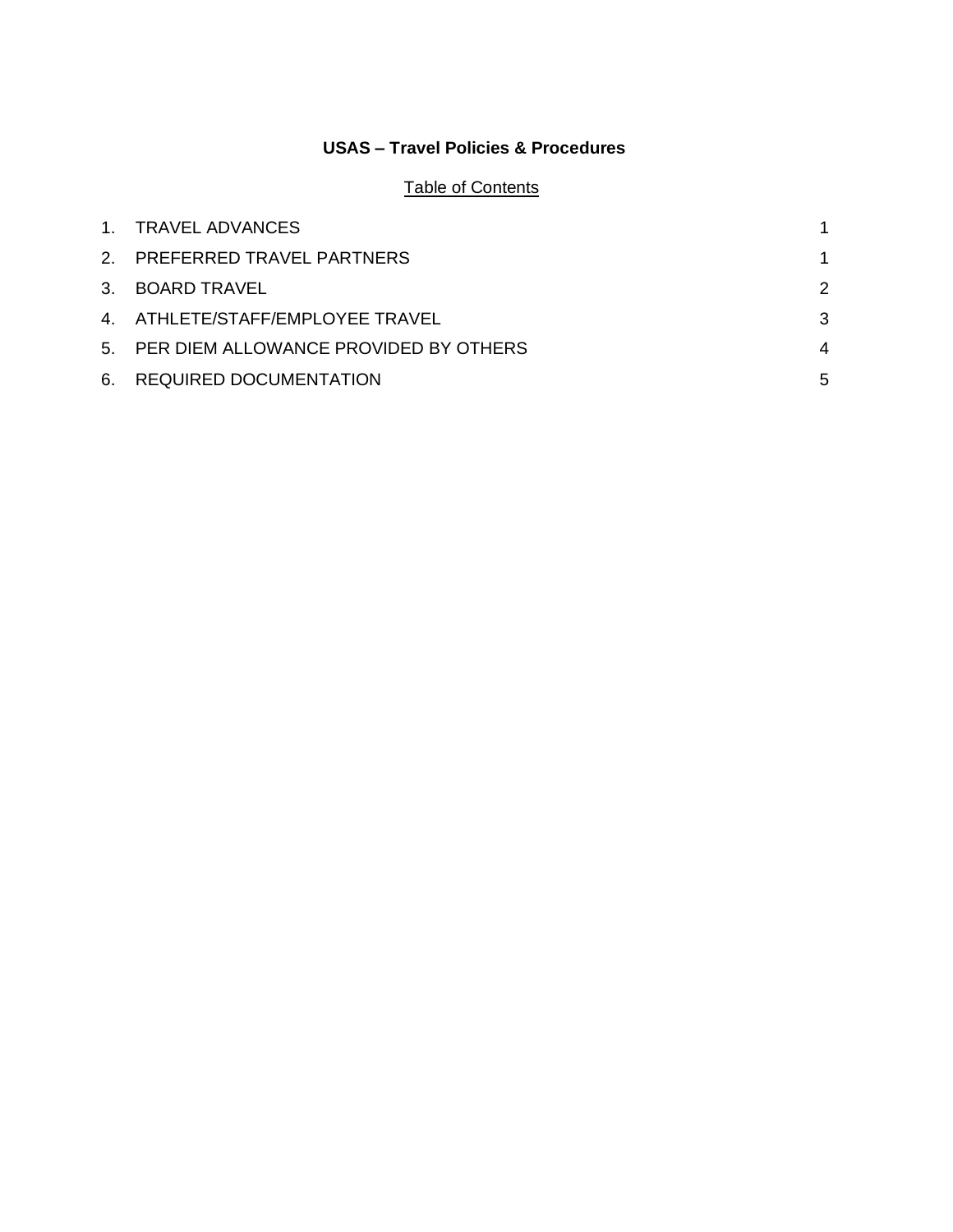## <span id="page-2-0"></span>1. TRAVEL ADVANCES

## A. Travel Advance Policy

Travel advances in either U.S. or foreign currency may be granted to staff members, coaches, and team managers who are traveling domestically or internationally. Advances are intended to support expenditures for which credit cards are unacceptable forms of payment. Advances are not preferable, however are sometimes necessary given the criteria of certain vendors with whom **USAS** conducts business. No individual may have more than one travel advance outstanding at any time.

#### B. Requesting an Advance

A request for an advance must be submitted, in writing, by the staff member, coach or team manager who will be responsible for requesting the advance from the **Travel Coordinator** a minimum of three weeks before the advance is needed. The request must provide detail of what the advance is for (per diem, entry fees, ammunition, etc.) and include the program title and dates. The **COO** or the **Chief Executive Officer (CEO)** must approve the advance request.

#### C. Advance Reconciliation

The staff member, coach or team manager who requested the travel advance is responsible for reconciliation of the advance. Travel advances will be reconciled through the completion of an expense report which must be submitted to the **Travel Coordinator**. The completed expense report must be accompanied by receipts or other proper documentation that justifies how the advance was spent. Where currency exchanges occur, a receipt documenting the exchange rate must be retained and submitted with the expense report. If the expenses supported by the cash advance do not total the balance of the advance issued, the individual is responsible for returning the remaining funds to **USAS**.

## <span id="page-2-1"></span>2. PREFERRED TRAVEL PARTNERS

## A. Use of Preferred Travel Partners

Travel-related partners show their commitment to Team USA through discounts and preferred rates. USAS travelers (staff, athletes, judges, volunteers, Board members, etc.) should honor these partners' commitment by maximizing use of their services in the conduct of day-to-day business. Travel Partner selection for individual trips shall be made by the Travel Coordinator. Deviations from the itinerary provided by the Travel Coordinator may result in that expense not being reimbursed.

#### B. Rental Car Partners

USAS does not currently have preferred Rental Car partner. Rental cars shall be booked by, or in consultation with the USAS Travel Coordinator.

#### **[Guidance on insurance coverage here]**

\**Please note that corporate insurance is not included for personal rentals.*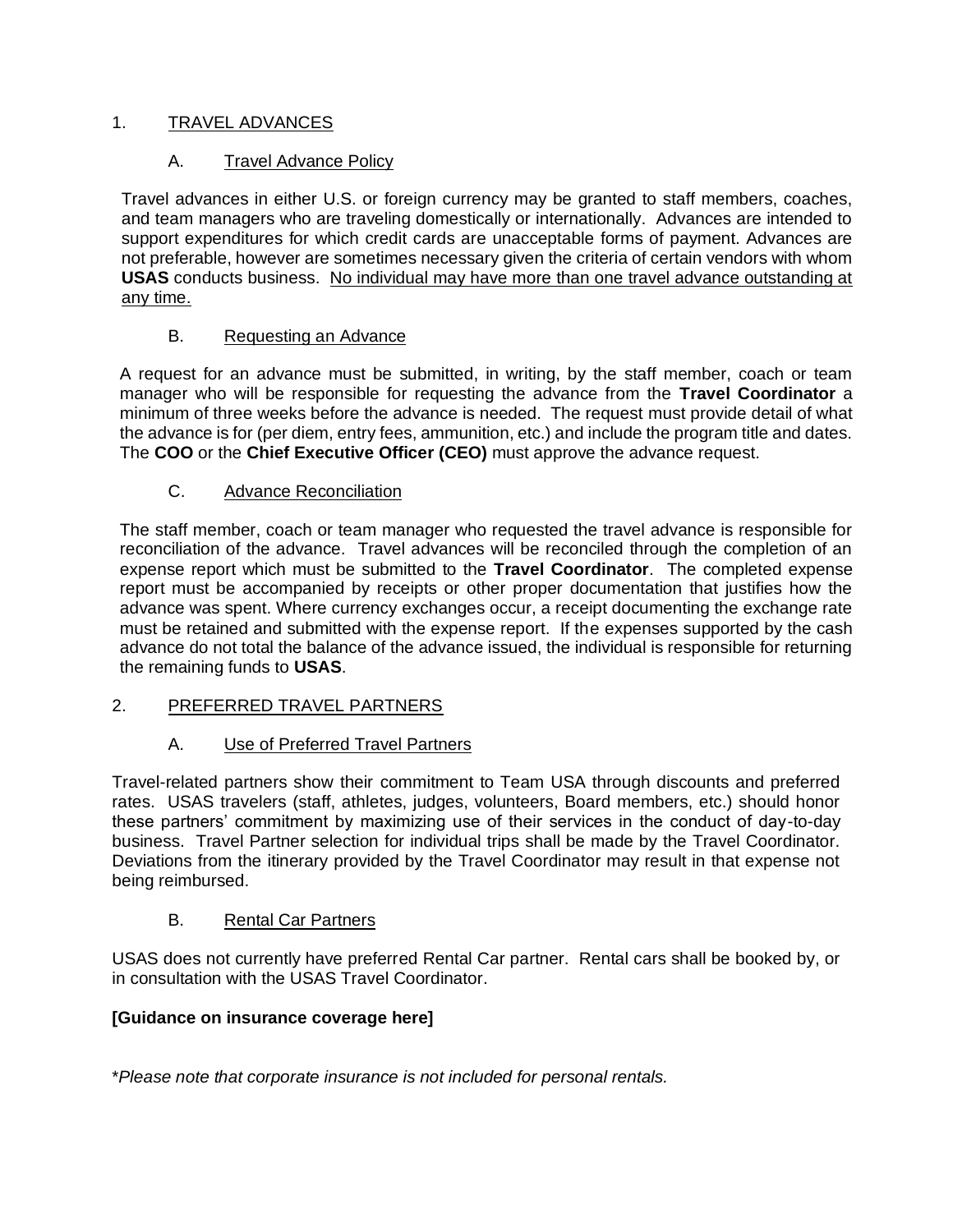## C. Hotel Partners

USAS does not currently have preferred hotel partner. Trips including more that four rooms shall be booked by, or in consultation with the USAS Travel Coordinator.

## <span id="page-3-0"></span>3. BOARD TRAVEL

## A. Air Travel

Board members traveling for official **USAS** meetings/business will be provided airfare according to the following stipulations:

- I. Travel arrangements should be made a minimum of three weeks in advance through the **USAS Travel Coordinator.** If, due to **USAS**-initiated reasons, travel is booked less than two weeks in advance (i.e., meeting was called less than two weeks in advance), **USAS** will provide complete reimbursement of airfare expense. However, if any ticket being purchased to attend an official **USAS** meeting/business will cost more than \$750, the board member must obtain prior approval from the CEO or designate for the purchase of the ticket.
- II. If changes to already purchased itineraries are made, Board members are responsible for all change fees and costs associated with a difference in fares, unless the change is a result of an **USAS** action.

## B. Ground Travel

Round trip transportation will be provided to and from the airport and meetings. If a board member chooses to make his or her own travel arrangements or to rent a car or use other ground transportation options for personal use, the rental car reservations and costs are the responsibility of board members. If ground transportation is not provided, Board members will need to make their own travel arrangements. It is expected that the least expensive option will be booked that is commensurate with the needs of the board member, or as applicable, utilize the company with whom **USAS** has a pre-negotiated contract rate. Receipts must be submitted to the **[Director of Finance]** for reimbursement within 30 days.

When personal vehicles are utilized for **USAS** authorized travel, reimbursements will be issued at a rate determined on an annual basis by the CEO, with consideration given to the current IRS mileage rate (*see* www.irs.gov).

#### C. Hotel Accommodations

USAS will provide housing options available to board members. If board members utilize options presented, **USAS** will cover all lodging expenses (room plus applicable taxes). If a board member chooses to utilize a non-**USAS** suggested hotel or rental property, the Board member is responsible for the lodging expenses. Board members are responsible for making their own arrangements. If housing options are not provided, Board members will need to make their own hotel arrangements. Economy hotels should be used under normal circumstances and rates between hotels must be compared to find the most economical option available. Receipts must be submitted to the **Travel Coordinator** for reimbursement within 30 days.

All travel reimbursements made to Board members will be reviewed and approved by the Board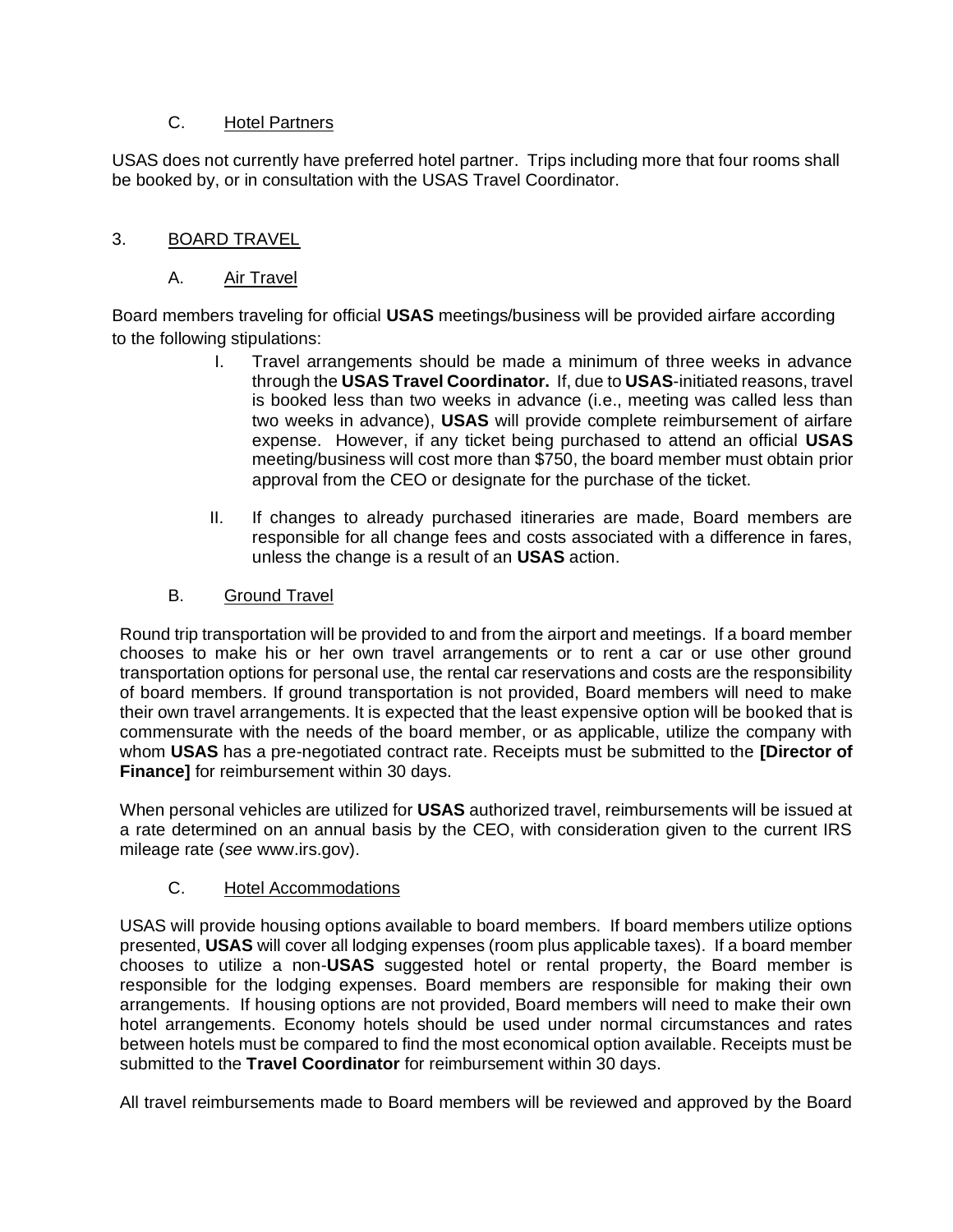of Directors Treasurer, except that the Board of Directors Treasurer's reimbursements will be reviewed and approved by the Board of Directors Chairman.

#### <span id="page-4-0"></span>4. ATHLETE/STAFF/EMPLOYEE TRAVEL

**USAS** will provide comfortable, but economical, travel arrangements for employees, volunteer staff, and athletes in accordance with the budget line items by which the travel is funded.

#### A. Air Travel

Air travel for coaches and team members will be arranged by the **Travel Coordinator**. Air travel by other employees will be arranged on a case-by-case basis. All air travel will be coach class. Selection of routing and carriers is the responsibility of the **Travel Coordinator** and shall take into consideration cost, firearms transit, and other factors.

If a traveler requests an itinerary that differs from the group, the **Travel Coordinator** may at his/her option purchase for the traveler the desired itinerary; however, that individual will be charged for any extra costs associated with the ticket purchase. Also, should an individual request an itinerary change for personal reasons at any point after the original ticket purchase, that individual is responsible for all associated fees and rate variances.

#### B. Ground Travel

The Travel Coordinator is responsible for arranging rental vehicles for coaches and team members. Ground travel by other employees will be arranged on a case-by-case basis. It is expected that the least expensive car will be booked that is commensurate with the needs of the traveler. When making reservations, the Travel Coordinator must research various car companies and book whichever offers the lowest total cost, or, as applicable, utilize the company with whom **USAS** has a pre-negotiated contract rate.

When personal vehicles are utilized for **USAS** authorized travel, reimbursements will be issued at a rate determined on an annual basis by the CEO, with consideration given to the current IRS mileage rate (*see* www.irs.gov).

#### C. Meals/Per Diem

Meals may be reimbursed via per diem allowance or actual meal expense. The Travel Coordinator or the **COO** shall determine which applies for a given trip. The Coach will be responsible for distribution per diem in hard currency, and the retrieval of unused funds to **USAS**. Before an individual can receive their per diem, they will be required to sign a per diem distribution form which acknowledges receipt of the per diem (Exhibit A). The Coach will be responsible for the per diem distribution form and return it to the **Travel Coordinator** at the end of the given trip. Per diem rates shall be determined prior to each trip by the **Travel Coordinator**. For trips in which meals are included in hotel or other accommodations, per diem will be granted only for the days of actual travel to and from the destination. If meals are not included in hotel or other accommodations, the per diem will be issued for each day the individual is traveling. The daily rate for meal reimbursement must be prorated for partial days as follows: breakfast (20% of per diem), lunch (30% of per diem), dinner (50% of per diem).

For trips where per diem is not issued, and only for trips where per diem is not issued. Actual meal expenses can be reimbursed via submission of an expense report with receipts attached.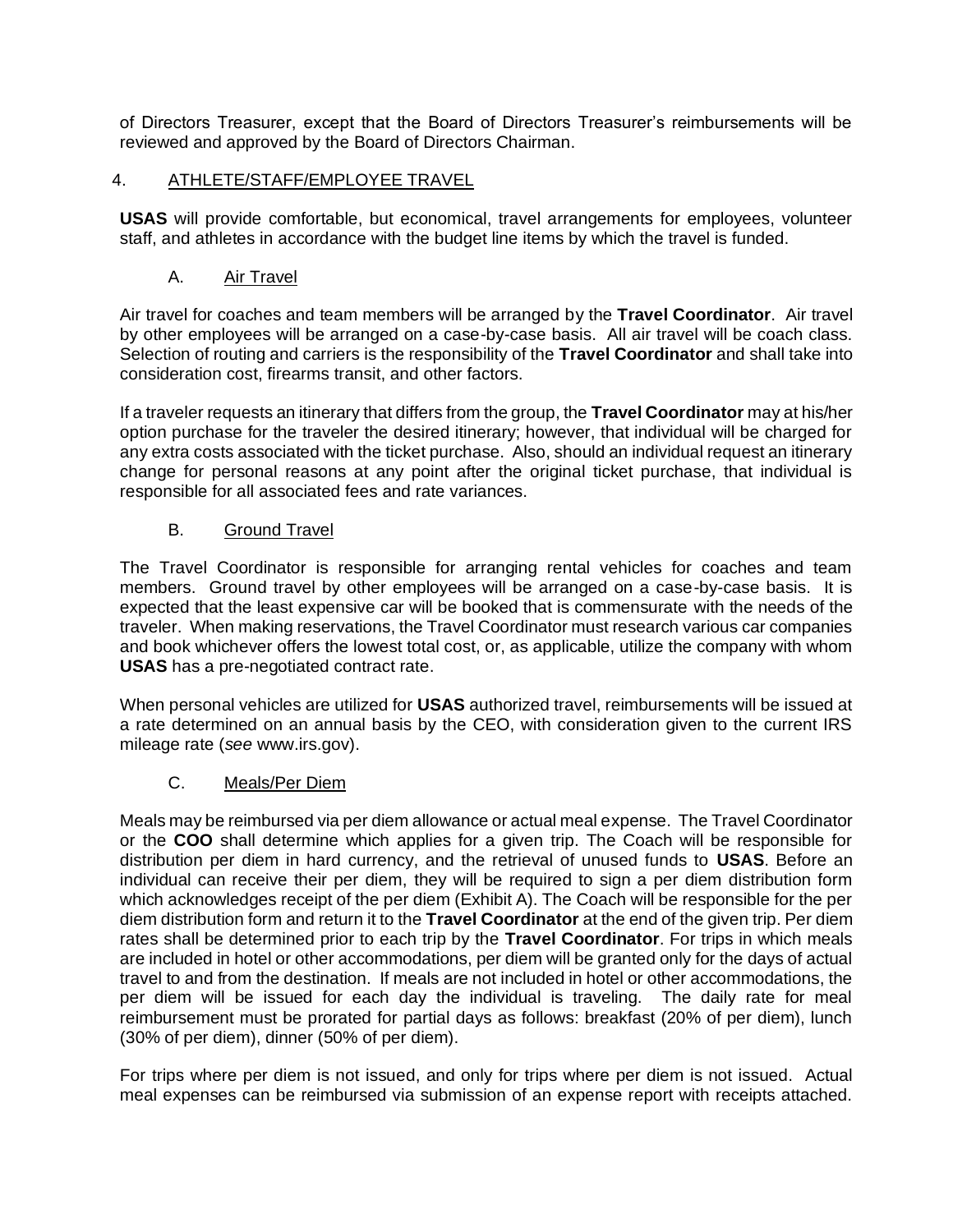Actual expenses will be reimbursed up to the daily per diem rate.

## D. Lodging

Hotel accommodations for coaches and team members will be booked by the **Travel Coordinator**. Hotel accommodations for other employees will be arranged on a case-by-case basis. Economy hotels should be used under normal circumstances and rates between hotels must be compared to find the most economical option available. Allowable lodging expenses include the cost of the room and applicable tax, business phone calls, and meals within the per diem allowance outlined above.

## E. Other Expenses

All ordinary and necessary expenses of conducting business while traveling are reimbursed by **USAS**. Expenses which qualify for reimbursement or direct payment by **USAS** include business telephone calls, personal telephone calls of reasonable duration and frequency, tips, tolls, parking, airline baggage fees, postage, overnight express charges, taxes, currency conversion fees, cost of obtaining a passport or visa for business purpose, copying, fax charges, business related internet charges and laundry when on a trip of more than seven days. Reasonable health club fees incurred to use exercise equipment are reimbursable if incurred while traveling on business.

## <span id="page-5-0"></span>5. PER DIEM ALLOWANCE PROVIDED BY OTHERS

When a **USAS** traveler travels to a foreign country for meetings of an international federation or another sponsoring organization, the sponsoring federation will often provide the employee a "per diem" – i.e., a cash payment for each day that the employee is present in that country and attending the meetings, intended to cover certain of the employee's meal and other incidental expenses while traveling.

The provision of the per diem can raise tax issues for both the employee and the **USAS**. In addition, the acceptance of per diems may, in certain circumstances, create the appearance of a conflict of interest for the employee. This procedure will mitigate these issues, while also providing an efficient means of addressing the permitted use and tax treatment of the per diems.

In the event that an employee:

- A. has received his/her international position or is invited to an international meeting because of the individual's position with the **USAS** or
- B. travels to the international meeting on **USAS** time (i.e., the employee does not take time off from the **USAS** to engage in such international activity), such employees shall not retain any per diems provided by an international federation for their own, personal use. Instead, these amounts shall, immediately upon receipt by the employee, be the sole property of the **USAS**. Thus, when an employee receives a per diem, he or she shall immediately turn the cash payment over to the **USAS**. If the **CEO** subsequently determines that the employee might, for business purposes, need an amount of cash equal to all or a portion of the per diem while working in the foreign country, the **USAS** will advance that amount of funds to the employee prior to his or her trip. In the event that the employee does not receive the per diem until he or she is already in the foreign country, the employee will be deemed to have turned over to the **USAS** the full amount of the per diem, after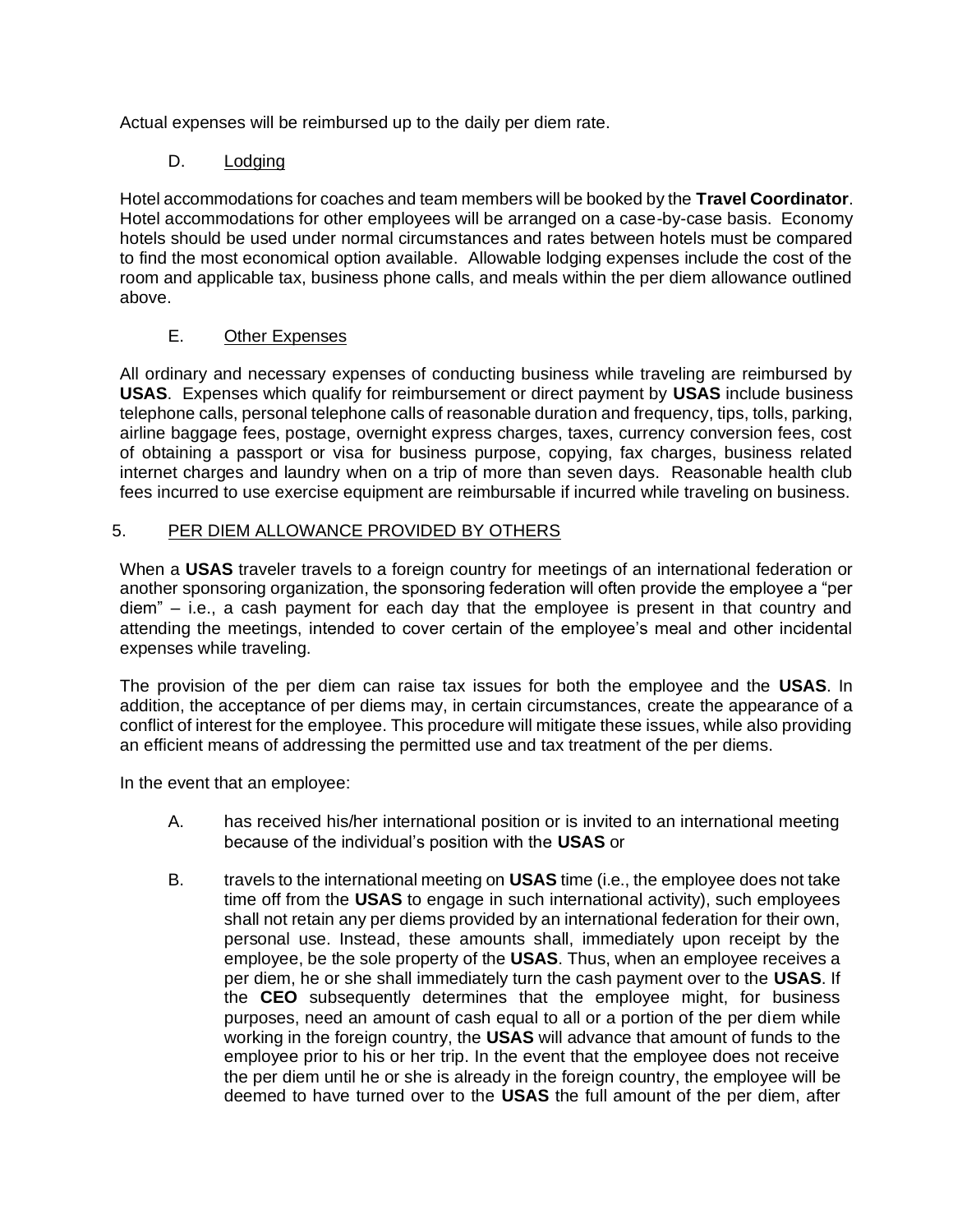which the **USAS** will be deemed to have advanced the full amount of the per diem to the employee to be used for business purposes. In either event, employees may expend the advanced funds solely for purposes of furthering the **USAS'** business. Employees must substantiate every expenditure of these funds in accordance with existing **USAS** expense reimbursement policies. Proper substantiation will include the amount, date, location, and business purpose of the expense, as well as a list of any other individuals present at the time of the expense (e.g., guests who attended a dinner).

Amounts that are not properly substantiated will be treated as taxable income to the employee and will be included in the employee's annual W-2 wages, subject to income and employment tax withholding and reporting (or comparable treatment for individuals who are not employees). Likewise, any advanced funds that are not expended in the foreign country for business purposes must be returned to the **USAS** promptly upon the employee's return to the United States. Amounts that are not so returned will also be treated as W-2 wages (or comparably). Any amounts expended by the employee in the foreign country in excess of the advanced funds will be reimbursed only pursuant to the **USAS'** normal reimbursement policy. Failure to properly substantiate and account for advanced funds shall constitute a violation of this policy. With regard to employees of the **USAS**, such failure may result in disciplinary action up to and including termination.

The foregoing policy does not apply to travelers who have obtained their international position independent of their work with the **USAS** (i.e., the position was obtained prior to joining the **USAS**  or through efforts of the individual not driven by the **USAS** and who attend such international meetings on their own personal time, rather than as part of their **USAS** work.)

#### <span id="page-6-0"></span>6. REQUIRED DOCUMENTATION

Adequate documentation in the form of receipts must accompany each expense report in the expense reporting system. Below is a list of what the receipt must include and the dollar amount limits for obtaining a receipt.

#### A. Required Receipts

- i. **Hotel:** *Receipt always required*
	- (1) Full folio detailing room, tax, and other charges per night
	- (2) The name and location of the hotel
	- (3) Dates of stay
	- (4) Separate amounts for charges such as lodging, meals, and telephone calls

#### ii. **Entertainment / Business Meeting:** *Receipt always required*

- (1) The name and location of the restaurant
- (2) The names and total number of people served
- (3) The business purpose, date, and amount of the expense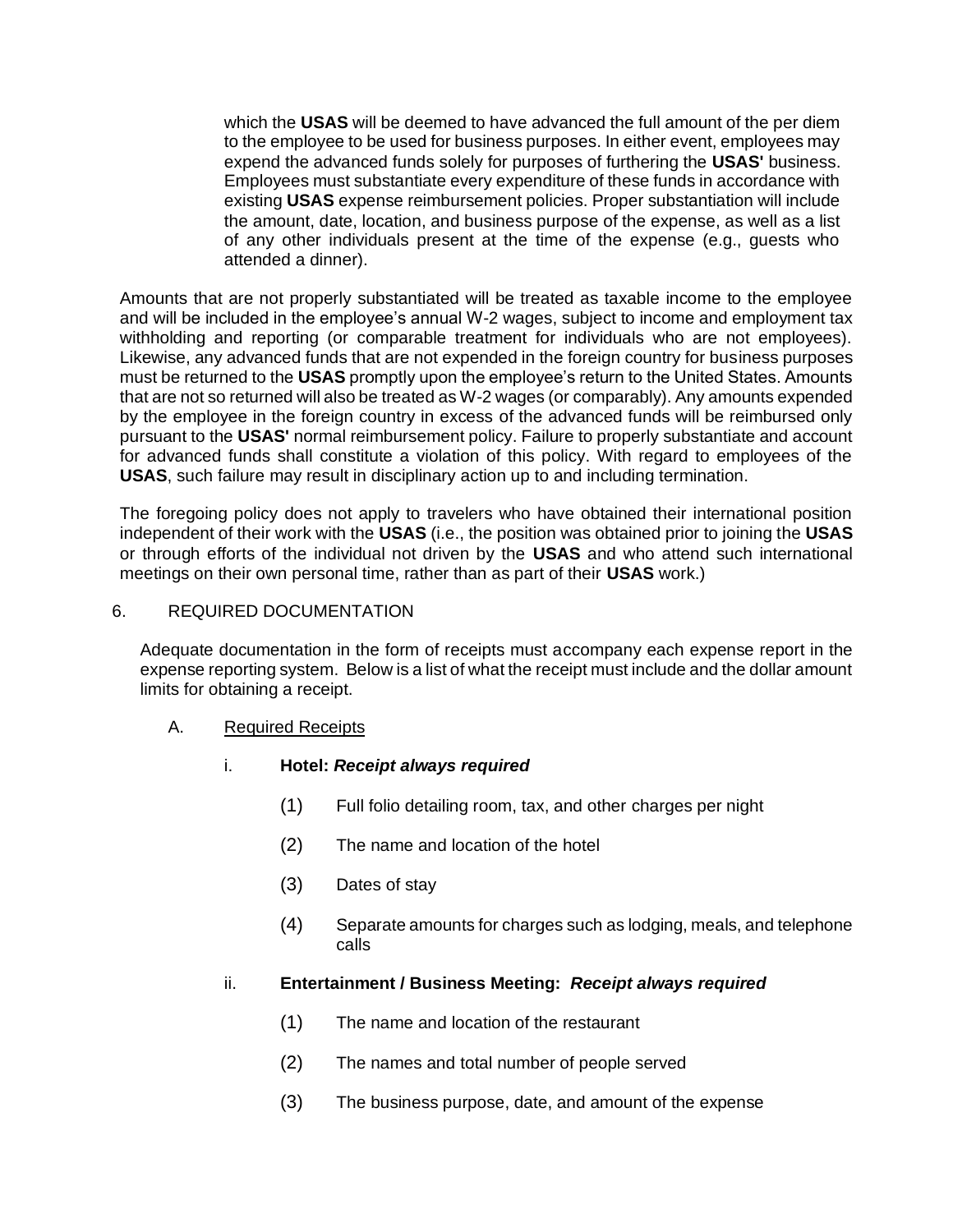(4) Itemized receipt (credit card copy will not be considered valid)

## iii. **Individual Meals:** *Receipt required if expense is \$25.00 or more*

- (1) Vendor name and location
- (2) The date and amount of the expense
- (3) Itemized receipt (credit card copy will not be considered valid)

#### iv. **Non-VIK airfare:** *Receipt always required*

- (1) Copy of ticket or flight itinerary with ticket number
- (2) Dates of travel
- (3) Amount
- (4) Brief explanation why VIK was not used

## v. **Rental Cars:** *Receipt always required*

- (1) Name of rental car company
- (2) Dates of travel
- (3) Amount

#### vi. **Other:** *Receipt required if expense is \$25.00 or more*

- (1) Vendor name and location
- (2) The purpose, date, and amount of the expense
- B. Missing Receipts
- C. Every effort should be made to obtain a duplicate copy of a missing receipt from the vendor. If the traveler is unable to obtain a copy, a Missing Receipt statement must be sent to the CEO with a complete explanation of the expense. Reporting and Approvals

It is recommended that expense reports be submitted to the **Travel Coordinator** within 10 days of the completion of travel to allow the expense to be recorded in the period the expense was incurred. Expenses over 90 days old may not be reimbursed. Expenses will be paid to travelers upon approval and in keeping with Finance Procedures, including deadlines for submission of claims.